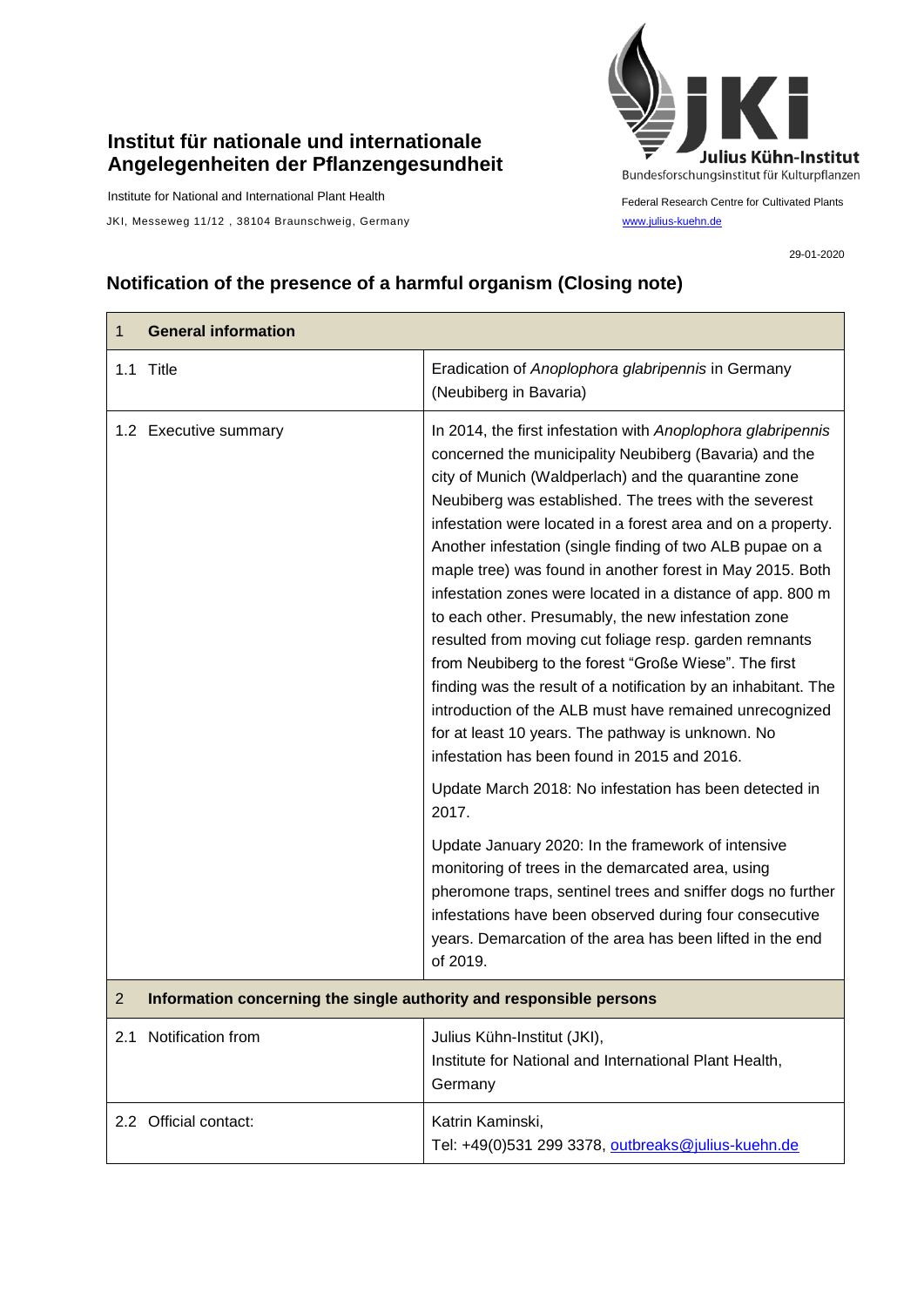| 3   | <b>Location</b>                                                                                                                       |                                                                                                                                       |  |
|-----|---------------------------------------------------------------------------------------------------------------------------------------|---------------------------------------------------------------------------------------------------------------------------------------|--|
| 3.1 | Location                                                                                                                              | In Bavaria (Neubiberg)                                                                                                                |  |
| 4   | Reason of the notification and the pest status                                                                                        |                                                                                                                                       |  |
| 4.1 | First finding in Germany or in the area                                                                                               | Confirmed appearance of the harmful organism in part of<br>the territory of Germany, in which its presence was<br>previously unknown. |  |
|     | 4.2 Pest status of the area where the<br>harmful organism has been found<br>present, after the official confirmation.                 | Absent: Pest found present but eradicated                                                                                             |  |
|     | 4.3 Pest status in Germany before the<br>official confirmation of the presence, or<br>suspected presence, of the harmful<br>organism. | Transient: actionable, under eradication                                                                                              |  |
|     | 4.4 Pest status in Germany after the<br>official confirmation of the presence of<br>the harmful organism.                             | Transient: actionable, under eradication                                                                                              |  |
| 5   | Finding, sampling, testing and confirmation of the harmful organism                                                                   |                                                                                                                                       |  |
| 5.1 | How the presence or appearance of<br>the harmful organism was found.                                                                  | Other: unknown                                                                                                                        |  |
|     | 5.2 Date of finding:                                                                                                                  | 09-09-2014                                                                                                                            |  |
|     | 5.3 Diagnostic method                                                                                                                 | Other: morphologically                                                                                                                |  |
|     | 5.4 Date of official confirmation of the<br>harmful organism's identity.                                                              | 09-09-2014                                                                                                                            |  |
| 6   | Infested area, and the severity and source of the outbreak in that area                                                               |                                                                                                                                       |  |
| 6.1 | Characteristics of the infested area<br>and its vicinity.                                                                             | Open air-other: public sites                                                                                                          |  |
|     |                                                                                                                                       | Plant already planted, not to be reproduced or moved                                                                                  |  |
|     | 6.2 Host plants in the infested area and its<br>vicinity                                                                              | Sorbus, Salix and Acer                                                                                                                |  |
|     | 6.3 Infested plant(s), plant product(s) and<br>other object(s).                                                                       | Sorbus, Salix and Acer (quantity not communicated)                                                                                    |  |
|     | 6.4 Severity of the outbreak.                                                                                                         | 14 trees of the mentioned genera were infested in 2014.<br>Part of the trees were heavily infested.                                   |  |
|     |                                                                                                                                       | Update January 2018: Altogether 68 deciduous trees<br>infested until July 2015. No observed infestations since<br>then.               |  |